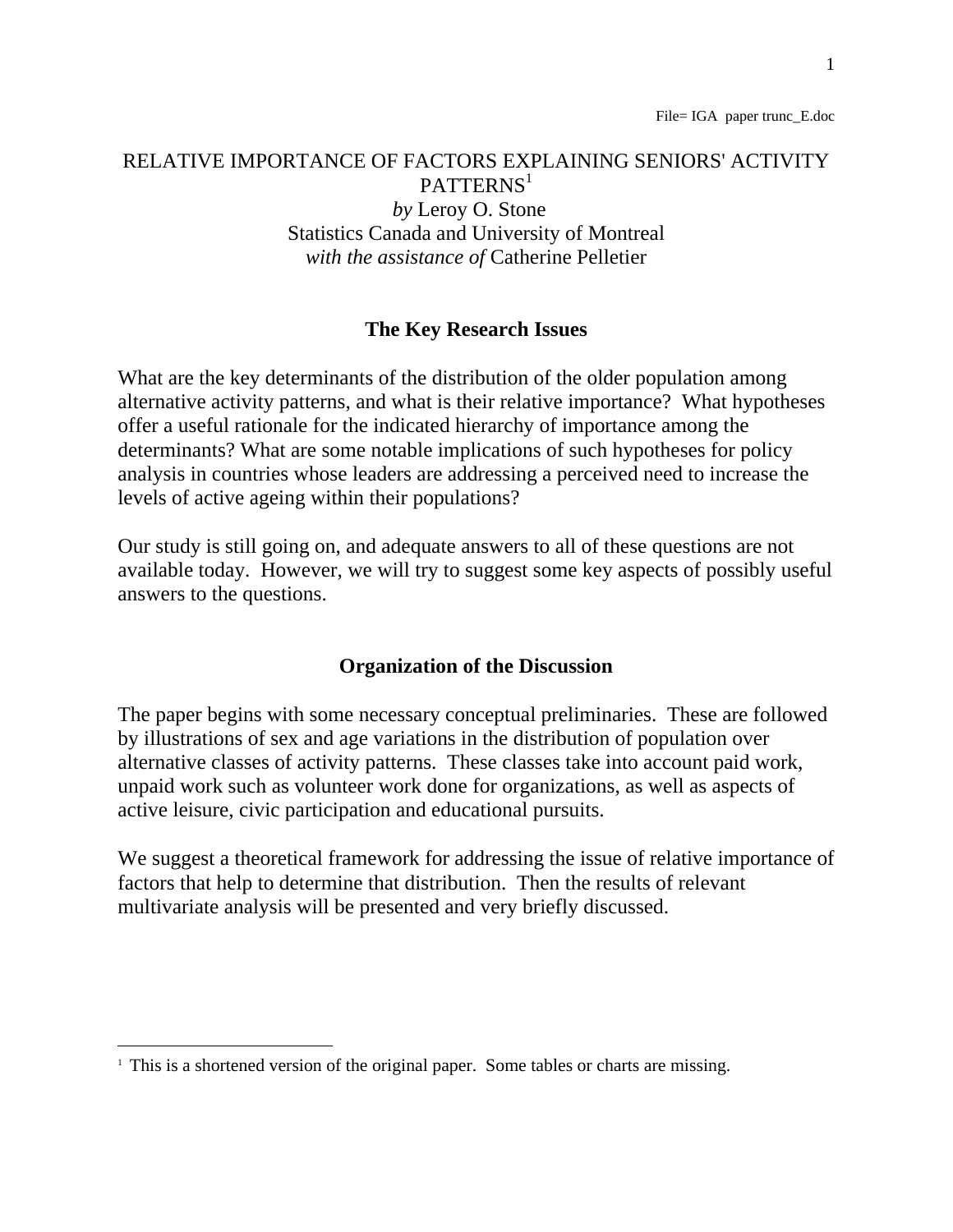#### **Conceptual Preliminaries**

A person's activity pattern is the *shape of the distribution* of her or his activities over alternative activity dimensions. What are these dimensions?

Our approach to this question gives priority to current policy concerns regarding active ageing. A number of governments have debated policies designed to increase the proportion of their seniors who are engaged in active ageing.

The phrase "active ageing" is not defined precisely at this time. However, its usage indicates a focus upon aspects of one or more of the following: (1) paid work, (2) unpaid contributions of work outputs to community development and maintenance, (3) other aspects of civic participation where work outputs are not identified, (4) leisure activities that promote maintenance or improvement of physical and mental functioning, and (5) educational activities. In defining the dimensions of an activity pattern we give emphasis to these considerations.

However, we add an important condition for almost all leisure-oriented activities - they should normally bring people into social interaction with persons that do not live with them, and thus can be deemed to promote the avoidance of social isolation. For this reason, we coin the phrase "social leisure activity".

Figure 1 seems useful for illustrating some features of our approach to defining activity patterns operationally. On the left side of Figure 1 there are three schematic diagrams that point to three classes of dimensions of work.<sup>2</sup> The classes are based on destination of the output of work activity.

To the right of the diagrams that deal with dimensions of work are two diagrams that represent social leisure activities, civic participation, and pursuit of educational courses in a context where frequent social interaction with others is normal.

It would be good to separately identify social leisure, civic participation and educational pursuits throughout this work; but sample size issues prevent this from being done.

l

<sup>&</sup>lt;sup>2</sup> Here "work" here means an activity that yields an identifiable output used by identifiable party (or "destination" of the work output). It is understood that these 'destinations' are the primary beneficiaries, since many work outputs have multiple beneficiaries.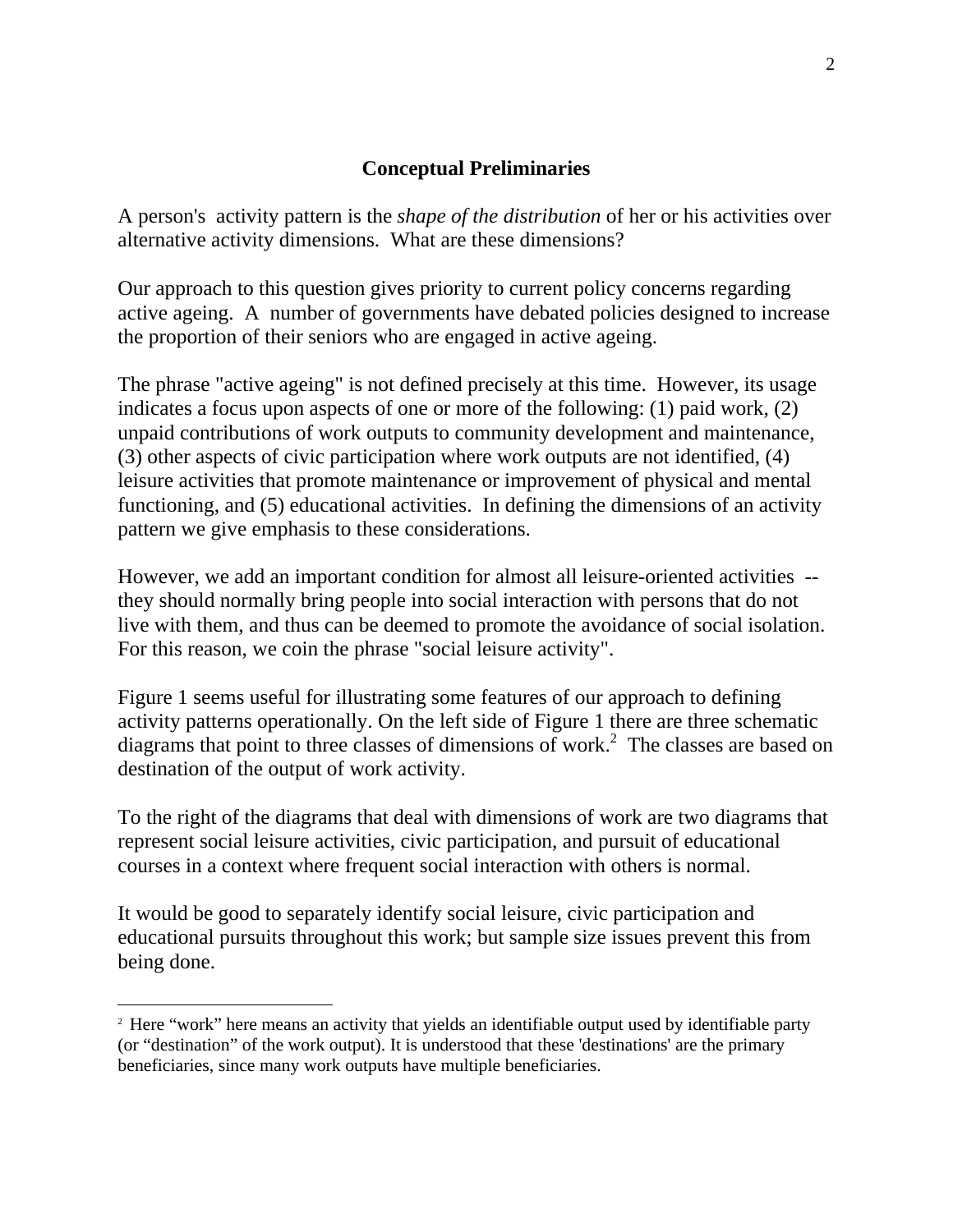Recall that we have defined a person's activity pattern as the shape of the distribution of her/his allocation of time over alternative destinations for work outputs *as well as* over alternative leisure-oriented, civic and educational activities. Thus we want to look at how the person allocates time over all of the first five dimensions cited in Figure 1.

Let us use the symbols shown in Figure 1 to develop this idea. The symbols are W1, W<sub>2</sub> and W<sub>3</sub> for the three work dimensions, and SP<sub>1</sub> and SP<sub>2</sub> for two social participation dimensions. Residual time (RT) covers all remaining time including sleeping time.

The definition of an activity pattern also needs to take into account *the amount of effort* made in each dimension. Amount of effort is measured by locating a person in her/his population's cumulative distribution of time spent doing the activity in question; but always taking into account the social-contact information already cited. For some purposes, a person's amount of effort is rated as Low if it is among the lower percentiles, or High if it is among the higher percentiles. High, Medium and Low positions are represented by H, M and L in Figure 1.

Using the symbols just cited, an example of one activity pattern can be represented as [  $H(W1)$ ,  $L(W2)$ ,  $M(W3)$ ,  $L(SP1)$ ,  $M(SP2)$ ,  $L(RT)$  ].

A person with this pattern is in the upper quartiles of paid-work time, the middle quartiles of time spent helping relatives-and-friends and of time in social participation of Type SP2. This person is also in the lower quartiles on volunteerwork time (work on behalf of an organization, including the family business), social participation of Type SP1, and residual time.

Using only these simple designations of amount of effort (High, Medium and Low) in each of the named dimensions we can define 729 activity patterns. Hence some meaningful grouping of these 729 possibilities into a smaller set of activity-pattern *classes* is needed.

The design principles that we have used to try to achieve a meaningful grouping are the following. Each activity-pattern class should represent combinations of levels of the dimensions that are of substantive interest for scientific or policy concerns with aspects of active ageing, based on our understanding of those concerns.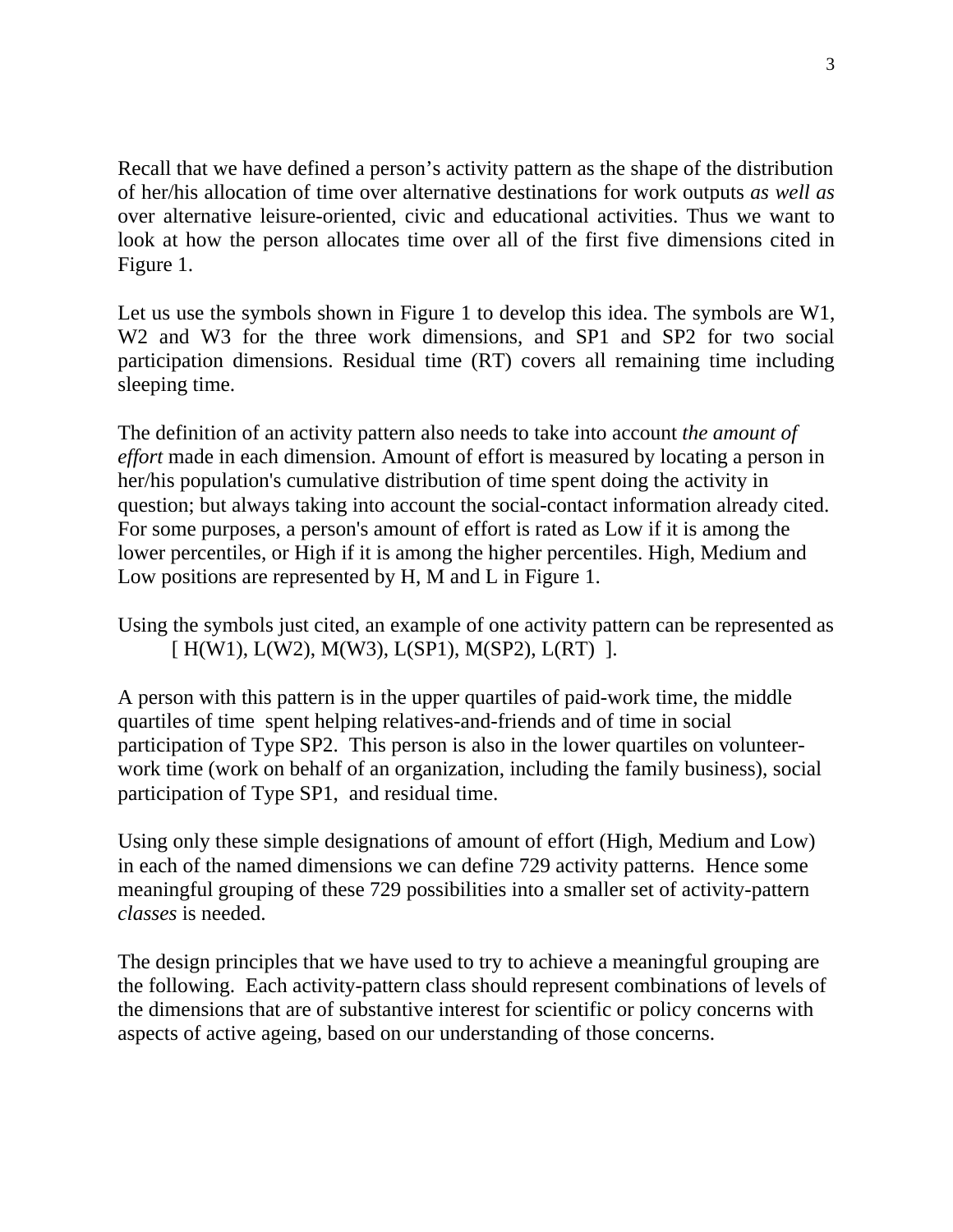Also, sample size limitations are relevant. For example, we have avoided defining classes that represent much less than 2% of the total sample of nearly 10,000 persons in the 1998 General Social Survey for Canada.

These principles lead to the construction of 17 classes of activity patterns. Appendix B provides a detailed comment about the content of each of these 17 classes. That information can be briefly summaries as follows.

Two classes with High paid time and High "relatives-and-friends helping time" (See classes 1 and 2 in Appendix B). Class 1 requires Medium or High levels of either active social leisure, or other social leisure, civic participation or educational courses, or volunteer work for organizations; whereas Class 2 requires a Low rating on all three of these dimensions of social participation.

Three classes with High paid time and Low or Medium "relatives-andfriends helping time" (See classes 3, 4 and 5 in Appendix B). Class 3 requires Medium or High levels of volunteer work for organizations, while Class 4 requires Medium or High levels on either of the three dimensions of social participation just cited. Class 5 requires a Low rating on all three of these dimensions of social participation.

Two classes with Medium paid time and High "relatives-and-friends helping time" (See classes 6 and 7 in Appendix B). Class 6 requires Medium or High levels of either active social leisure, or other social leisure, civic participation or educational courses, or volunteer work for organizations; whereas Class 7 requires a Low rating on all three of these dimensions of social participation.

Two classes with Medium paid time and Low or Medium "relativesand-friends helping time" (See classes 8 and 9 in Appendix B). Class 8 requires Medium or High levels of either active social leisure, or other social leisure, civic participation or educational courses, or volunteer work for organizations; whereas Class 9 requires a Low rating on all three of these dimensions of social participation.

Three classes with Low paid time and High "relatives-and-friends helping time" (See classes 10, 11 and 12 in Appendix B). Class 10 requires Medium or High levels of volunteer work for organizations,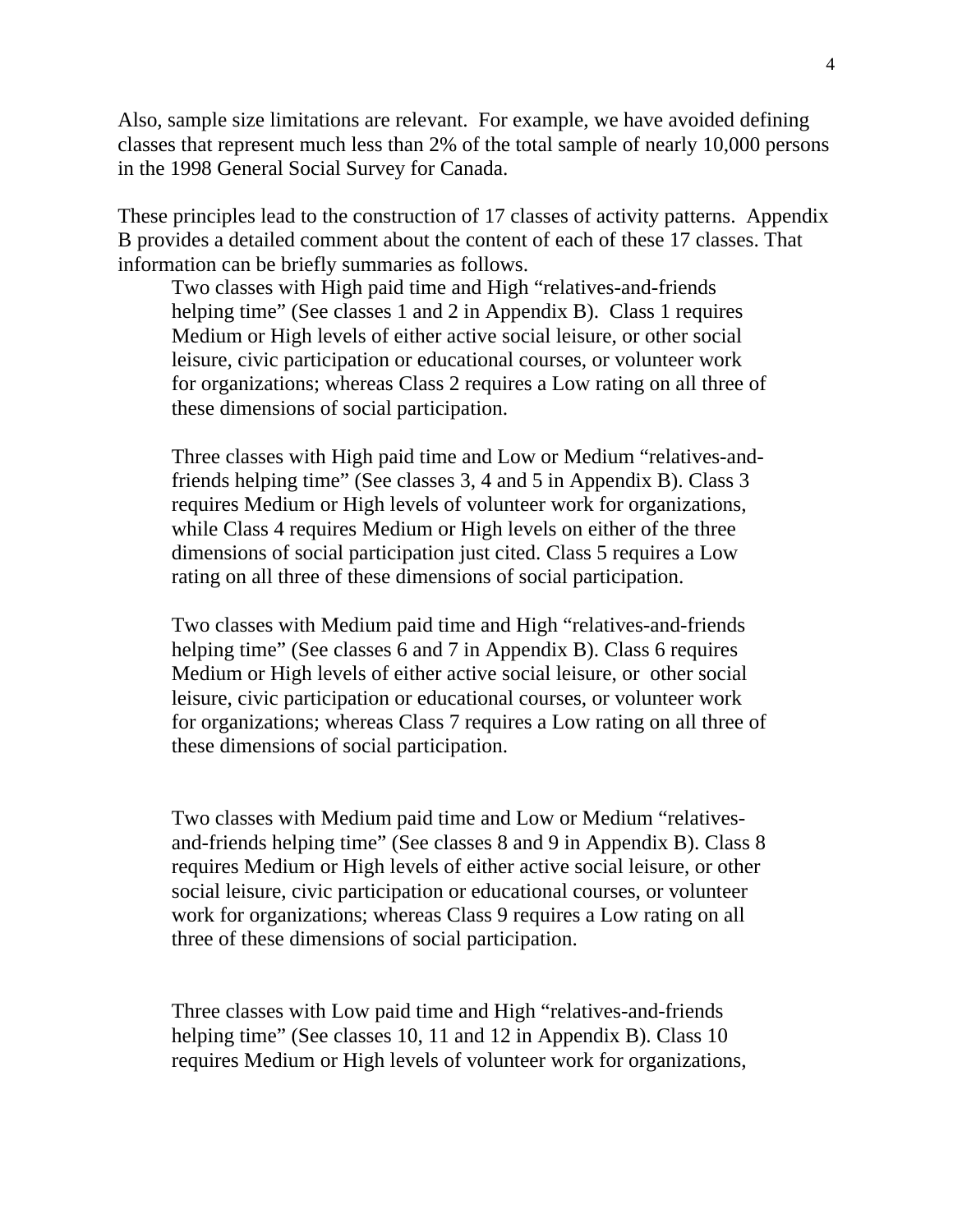while Class 11 requires Medium or High levels on either of the three dimensions of social participation just cited. Class 12 requires a Low rating on all three of these dimensions of social participation.

Two classes with Low paid time and Low or Medium "relatives-andfriends helping time" (See classes 13 and 14 in Appendix B). Class 13 requires Medium or High levels of volunteer work for organizations, as well as Medium or High levels on either of the remaining two dimensions of social participation. Class 14 collects all the other persons with Medium or High levels of volunteer work for organizations (they also have Low paid time and Low or Medium "relatives-and-friends helping time").

Three classes with Low paid time and Low or Medium "relative-andfriends helping time" (See classes 15, 16 and 17 in Appendix B). ). Class 15 requires Medium or High levels of active social leisure. Class 16 requires Medium or High levels of other social leisure, civic participation or educational courses. Class 17 requires a Low rating on all three of these dimensions of social participation.

Underlying these broad classes of activity patterns is a very detailed list of the activities that fall into each class. This list is based on time use surveys that collect 24-hour diaries of respondents' activities. The lists for Canada and the other countries cited above are provided in Appendix A.

However, as Appendix A shows clearly for Canada, we need more than the description of an activity list to proceed with the classification work. Very often, we need to know the parties with whom the survey respondent was in contact while doing an activity. ( For related discussion see Stone and Chicha, 1996, and Stone and Pelletier, 2001).

#### **Theoretical Propositions**

There is substantial association of the distribution of population among activity pattern classes with a number of demographic and social factors. Is there a basis for claiming causal links flowing from such factors to the shape of the distribution, and,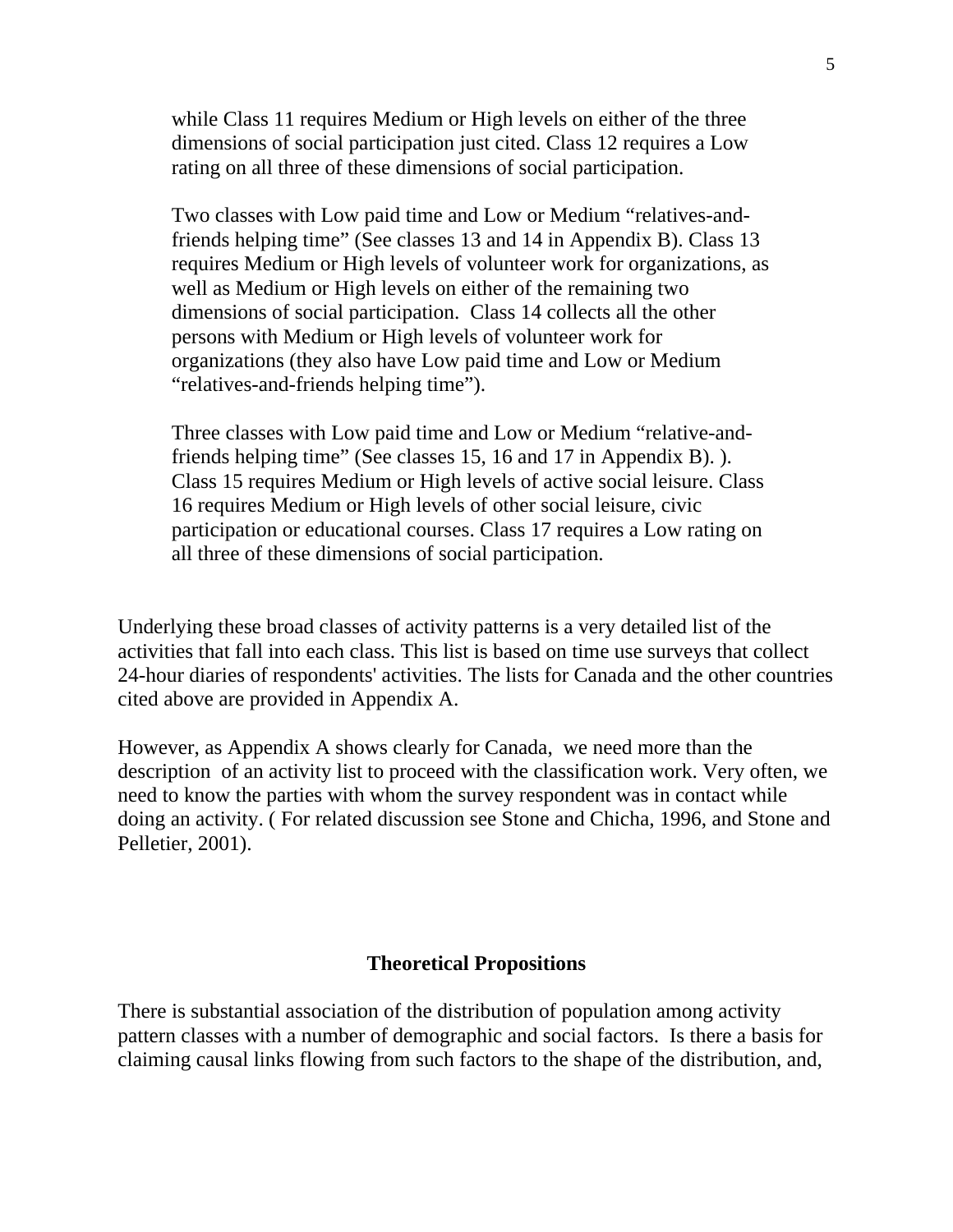if so, what indications are there concerning the relative importance of these factors and what hypotheses can we propose to help us make sense of these indications?

To develop answers to these questions, we need to begin with a framework of theoretical propositions and associated concepts. Time allows only a brief outline of this framework (see Figure 2).

Among the relevant forces is a set that prompts people to be socially active; but the manifestation of such activity is subject to another set of constraining forces. Obligations, especially family obligations, and aspirations are prominent among the forces that prompt activity. Also, the extent and intensity of interactions with others who form a persons' social networks are sources of stimulation of certain activities.

To carry out the prompted activities, individuals need pertinent opportunities and abilities. Whether these opportunities and abilities are used will depend upon the perceived relevant social support, the latter being a function of the already cited social networks.

This is the broad theoretical framework, which is sketched schematically in Figure 2.

The forces just cited are all latent. They need to be represented by indicator variables when we move to the stage of empirical observations. Moreover, it is within that stage that a discussion of relative importance of factors can be done without a level of abstraction too great to allow hypotheses to be specified for testing and policy ramifications to be identified.

Moving to the level of indicator variables requires that we locate ourselves within a specific population in a given historical context. Indeed, it further requires that we accept the information that is available from specific datasets.

We begin by working within the provisions of the 1998 General Social Survey (GSS) for Canada. This survey incorporated a 24-hour time-use diary, as well as collecting information on a variety of attributes of respondents. Figure 3 indicates the variables we have adopted from the GSS to be indicators of the latent forces cited above.

Some variables are listed twice in Figure 3. That is because we hypothesize that they do reflect, often in unclear ways, the influences of two or more underlying latent forces. Shortage of time prevents discussion aimed at justifying the inclusion of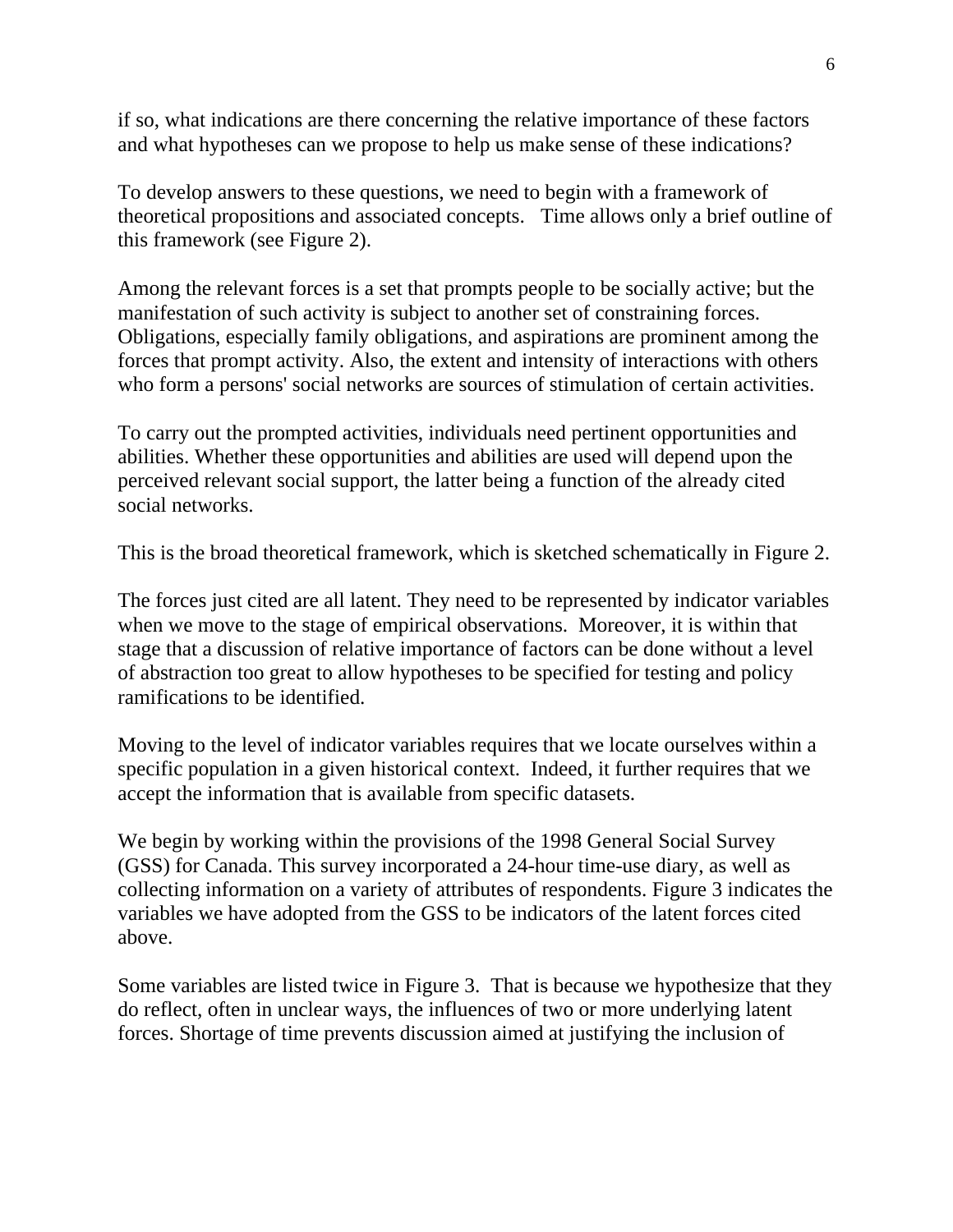specific variables and the exclusion of others. However, relevant discussions can be found in the literature.

Figure 4 is a schematic representation of our theory concerning the network of influences that flow from the forces, as represented by the indicator variables, to the activity-pattern distribution of a population. Population sub-groups with differing compositions on these variables can be expected to have corresponding differentials in their distributions over activity patterns. Thus, a model designed to predict a particular sub-group's distribution should take into account how the sub-group is composed with regard to these variables. Figure 4, is the schematic representation of such a prediction model. (See Hildebrandt, Rosenthal and Laing 1976 for related methodological discussion on the prediction models.)

Each variable in Figure 4 is seen as having a direct effect on the activity-pattern distribution of a population sub-group, the latter being what is we are predicting. However, only sex and cultural background have impacts that are not constrained by other cited variables, under this model. For example, the influence of health status is constrained by those of age and education. That of education is, in turn, constrained by those of age and cultural background.

The notion of "constraint" as used here needs to be clarified. All the references to variables above are references to distributions for sub-groups of population - demographic structures. The unit of analysis is a population sub-group. References to what is happening at the level of one person are *not* intended.

Thus, for example, the arrow that goes from sex to age means that if we are predicting the age distribution of a population, it is helpful to know what is its sex composition. Or if we are predicting its distribution according to health status, it is helpful to know what is its educational attainment distribution.

Thus Figure 4 represents a prediction model for a particular kind of population distribution (the distribution according to activity patterns), and the other variables are seen as *contributing information quotients* towards the accuracy of the prediction.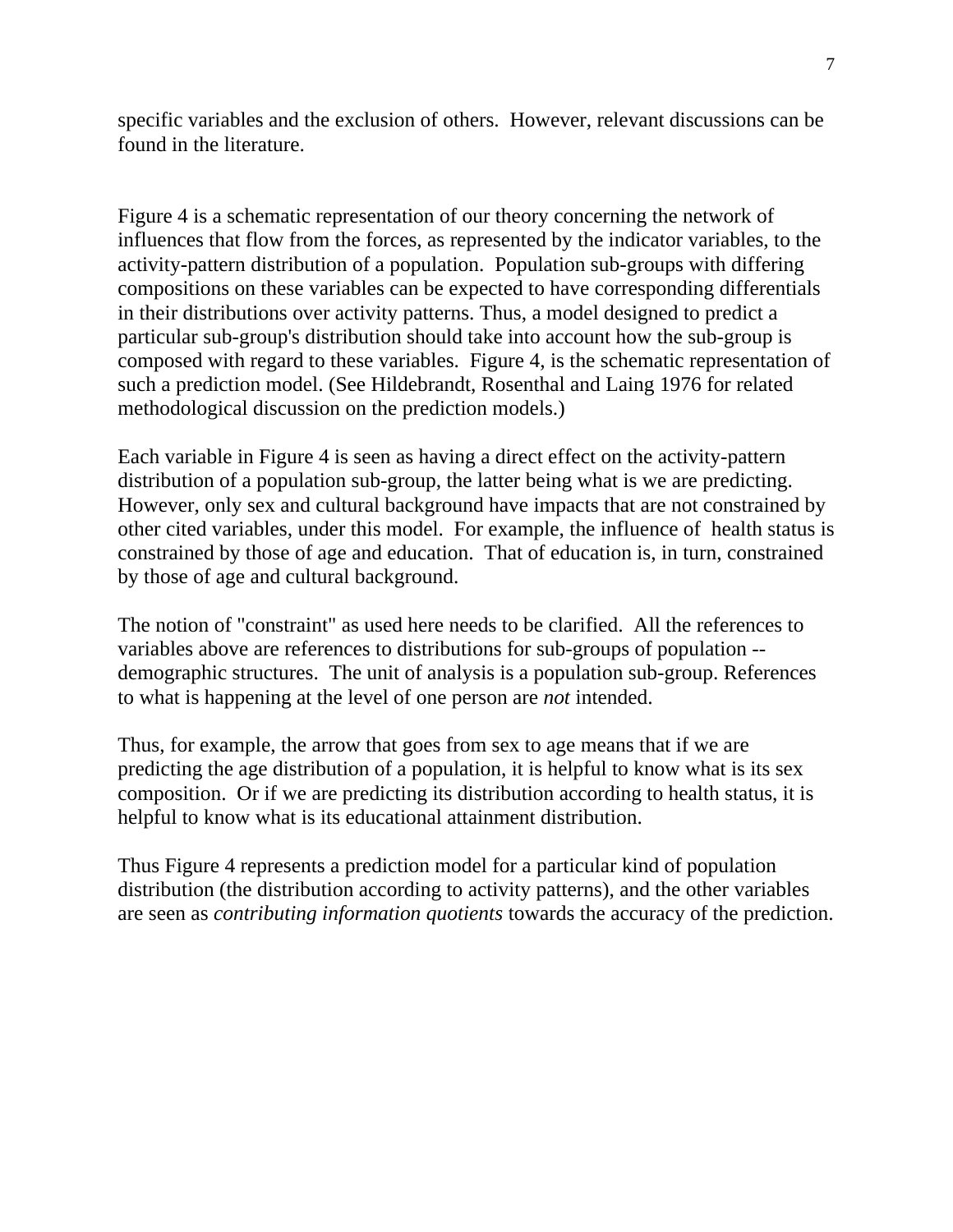# **Relative Importance of the Indicator Variables for Factors Determining the Activity-Pattern Distribution**

What is the relative importance of the indicator variables in the performance of this model? Figure 5, for Canada, shows the results of the calculations we have done on this issue. Table 1 gives the underlying details of the calculations. <<TABLE 1 TO COME.>>

The percentages in Figure 5 are the shares of the performance of the model that are attributable to the stated indicator variables. These calculations include minimal specification of statistical interaction effects (see Table 1).

Some 41% of the model's performance is attributed to the age variable. Far behind is the next highest contribution -- 14% attributed to the variable that takes into account both marital status and living arrangement. Other contributions above 10% are those of the sense of belongingness in the community (at 13%) and sex (at 11%). Below 10% are the contributions from perceived state of health, educational attainment and cultural background.

Thus the basic demographic variables -- age, sex, marital status and living arrangement -- are well ahead of the other measured socio-demographic variables in contributing to the performance of the prediction model for a population's activitypattern distribution.

We could have a long discussion about what these indicator variables represent in the context of trying to provide hypotheses that help to explain their relative importance in this particular setting of data, operational definitions and computations. Time allows only a few relevant remarks.

Consider the overwhelming importance found for age in this work. Does that represent a pure effect of age upon activity patterns? Probably not. Instead, we hypothesize that age is a proxy for a network of systemic socio-cultural forces that exert constraints upon the opportunities to which people have access. The network comprises generally accepted cultural values and attitudes, as well as policies and practices of institutions. The force of this network increases as age rises both within a cohort and cross-sectionally across cohorts, we hypothesize.

A similar network of systemic forces is represented by the sex variable (system-level gendering forces); but these are set early in the life course of a cohort and tend to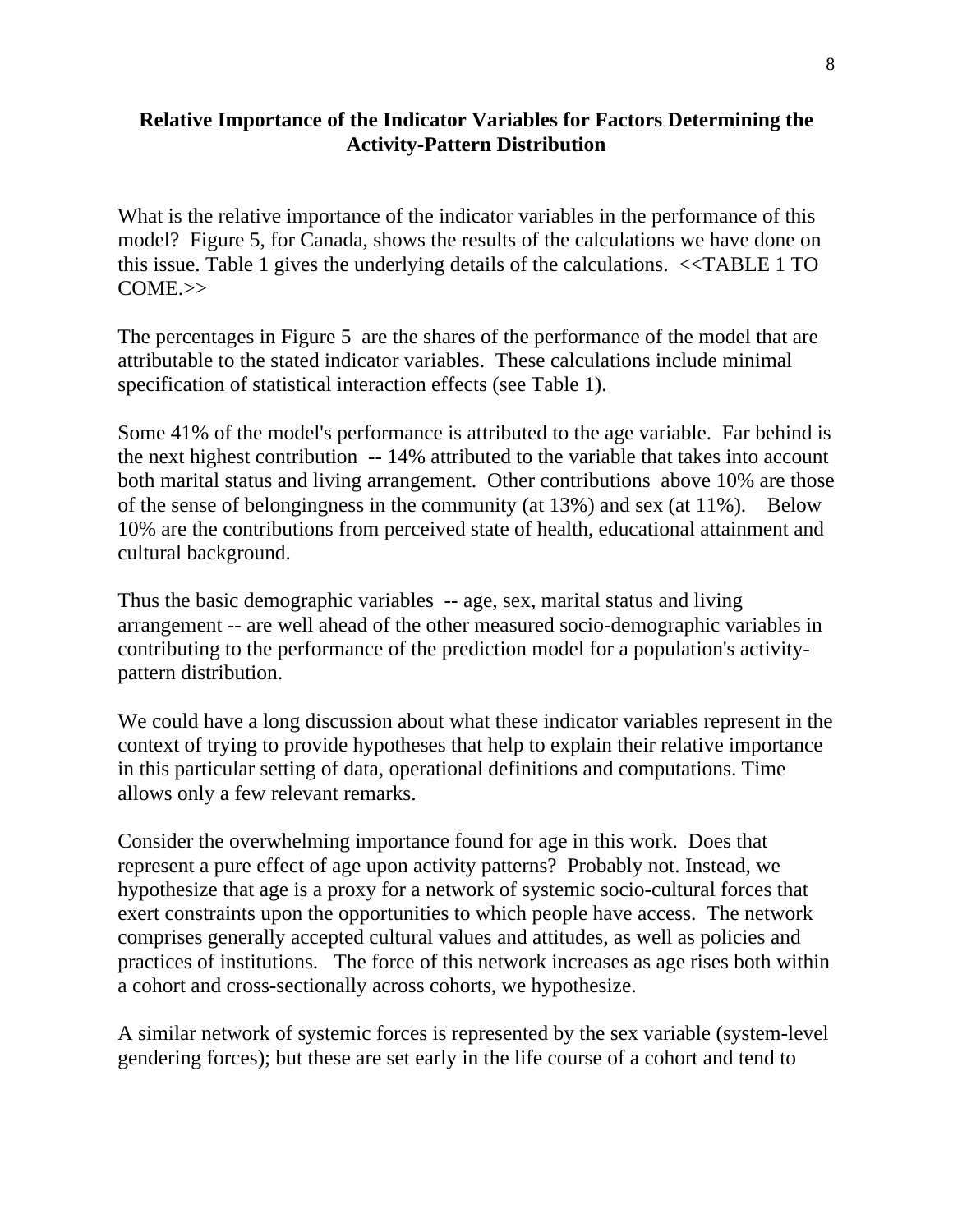remain stable over time for a given cohort cohort as well as cross-sectionally, we hypothesize.

The variable that combines marital status and living arrangement represents the extent to which a population sub-group has members who reside with, or are related to, others that are likely to need their support, even if only for psychic reasons.

Finally, the unimpressive performance of perceived health status is a result of its variance being low over almost all of the age range.

# **Summary of the Main Points and Discussion**

There is substantial association of the distribution of population among activity pattern classes with a number of demographic and social factors. Obligations, especially family obligations, and aspirations are prominent among the latent forces that prompt activity. Also, the extent and intensity of interactions with others who form a persons' social networks are sources of stimulation of certain activities. The pursuit of activities is constrained by pertinent opportunities and abilities. Whether available opportunities and abilities are used depend upon the perceived relevant social support, the latter being a function of the already cited social networks.

The latent forces need to be represented by indicator variables when we move to the stage of empirical observations. The indicator variables used for this analysis are drawn from the 1998 General Social Survey of Canada. They are: sex, age, marital status and living arrangement, perceived state of health, educational attainment, and sense of belongingess in ones community.

Setting up these variables within an operational prediction model for the activitypattern distribution of a population sub-group, and applying the model to the 1998 General Social Survey data for Canada, we find that some 41% of the model's performance is attributed to the age variable. Far behind is the next highest contribution -- 14% attributed to the variable that takes into account both marital status and living arrangement. Other contributions above 10% are those of the sense of belongingness in the community (at 13%) and sex (at 11%).

Sense of belongingness in the community is measured crudely through a single question in the General Social Survey. It is arguable that this is a multi-dimensional factor that would, with greater resources to spend on survey questions, merit a battery of questions. A variable derived from respondents' answers to that battery of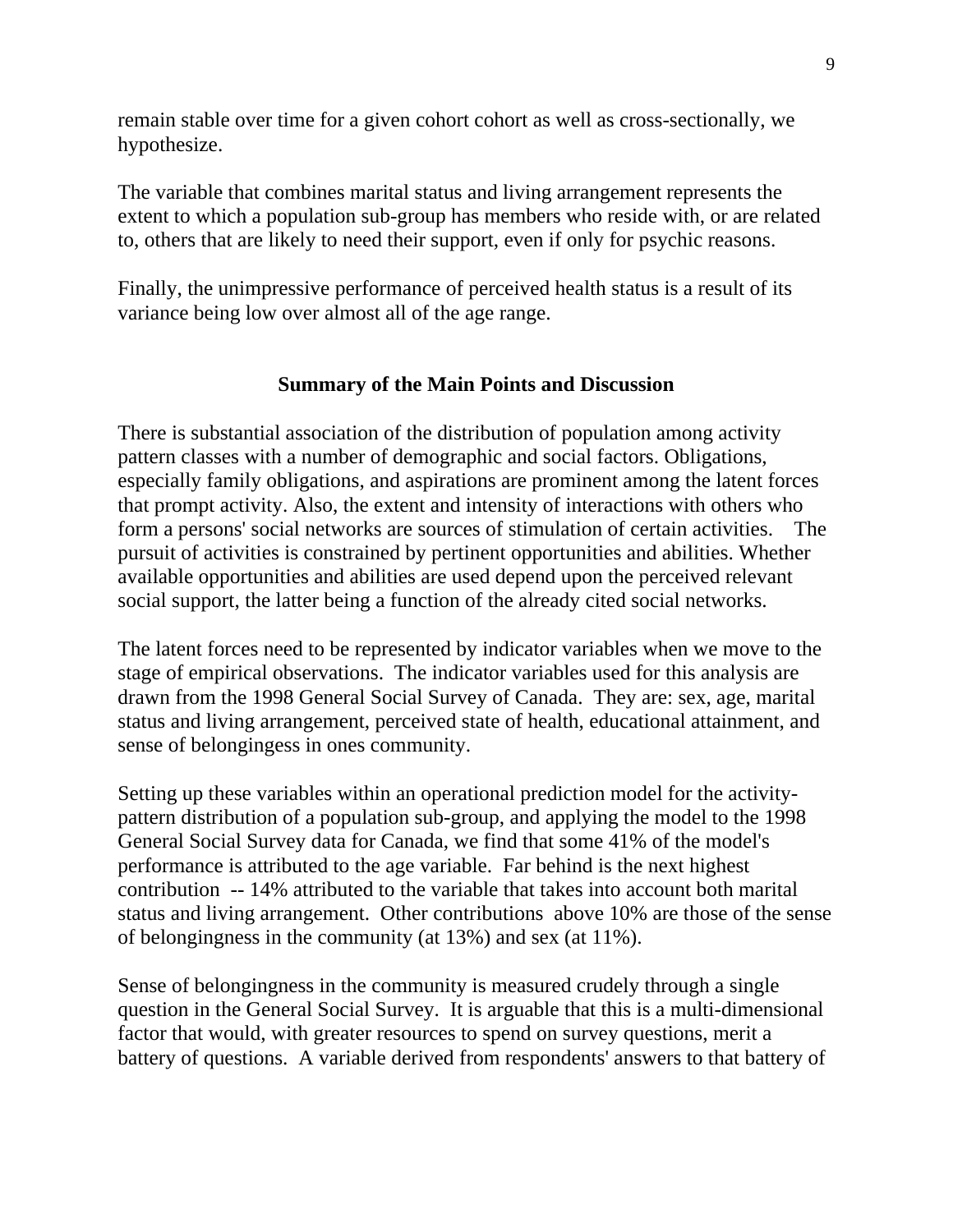questions should perform more strongly in a prediction model of activity pattern than does the available variable in our adopted model.

Our assumption here is that by placing a clear focus on activities that bring people into meaningful contacts with others outside their homes, we are tapping into dimensions of behaviour for which the sense of being 'at home' in one's community is very important. This implies that in trying to understand who is or is not likely to be engaged in active ageing, some attention is needed to persons' sense of belongingness in their communities.

In an attempt to follow up this issue, we have asked the following question. What combinations of attributes are associated with much higher than average probability of being engaged in a 'strong' mix of paid work, active social leisure, volunteer work for organizations, civic participation or educational courses? We also asked what combinations of attributes are associated with much higher than average probability (or measured risk) of being in the low-activity class number 17?

To answer the first question, we defined a "strong mix" of activities as one where the person does some paid work and Medium or higher level of other social participation, civic activity or educational courses, along with one of the following: Medium or higher active social leisure or Medium or higher volunteer work for organizations. About 7% of the Canadian population aged 15 or more had such a mix of activities.

In the population aged 65 or more, just 1% had combinations of measured attributes for which the likelihood of having a "strong mix" of activities was at least twice as high as that of the population aged 15 or more as a whole. What attributes did this one percent of seniors tend to share? All were Mainly Francophone in cultural background, had a very strong sense of belongingness in their communities, and rated their health as better than "Good" (see table 2). Also all had either a technical diploma or university degree. They were not restricted to particular age or sex categories.

Turning to the second question, we defined the "weak mix" of activities as one where the person did no paid work and had low levels on all of the following: other social participation, civic activity or educational courses, active social leisure, and volunteer work for organizations. About 17% of the Canadian population aged 15 or more had this 'weak mix' of activities in 1998 .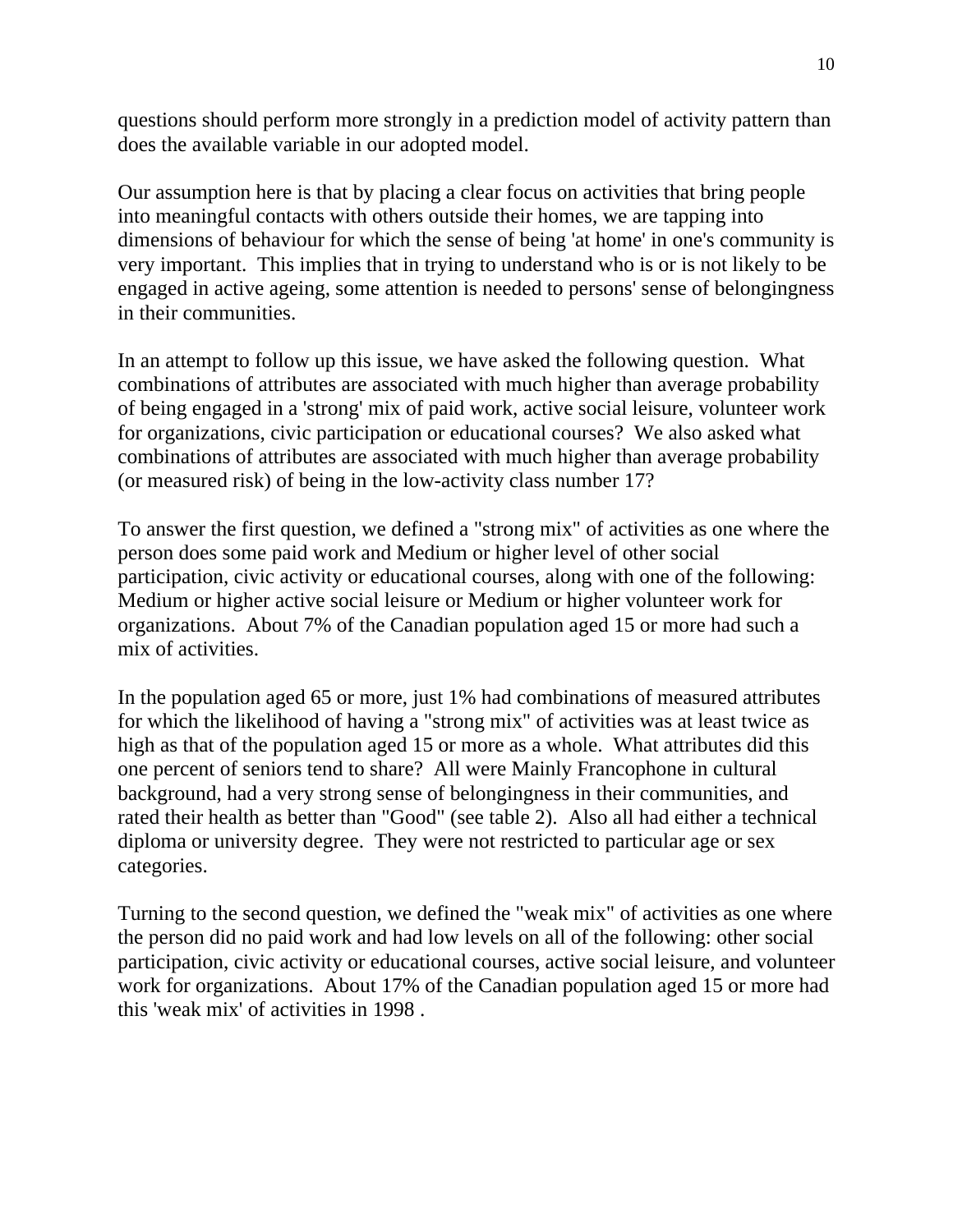In the population aged 65 or more, 9% had combinations of attributes for which the likelihood of having a 'weak mix' of activities was at least three times as high as that of the population aged 15 or more as a whole. These high-risk combinations are much more heterogenous in composition than the ones most likely to have a 'strong mix' of activities (see table 3). However, some attributes recur among the combinations with much greater than average frequency. They include: male sex, health rated as less than 'Good', and a weak sense of belonginess in the community.

What do these results suggest for the policy analysts? We think they point to substantial percentages of seniors that could be ageing much more actively than they currently are. Improving the percentages ageing actively will involve attention to preserving functional capacity as much as feasible, enhancing peoples' sense of belongingess in their communities (a dimension of social cohesion), and an aggressive approach to educational enhancement as a lifelong pursuit. There is nothing especially new in these ideas; but we would emphasize the notion that there is a need to have a combination of different factors that enhance active ageing, and that among these factors bringing people into greater levels of involvement in community activities and affairs is one that needs special thought on how to achieve it..

#### **Appendix A**

#### <<APPENDIX A TO COME LATER >>

# **Appendix B. Plain Language Definitions of Alternative Classes of Activity Patterns**

#### Activity pattern, class 1

l

• High paid time: 360 minutes (6 hours) and over on diary day. The median is 560 minutes (9.3 hours) on diary day.<sup>3</sup> (If the six hour value is projected over a fiveday work week, it is equivalent to 30 hours and over per week and the median would be 46.7 hours per week.)

<sup>&</sup>lt;sup>3</sup> All references to "the median" are to the median for the specific range cited. For example, the 560 minutes cited here is the median within the range for High paid time, and not the media for all of paid time.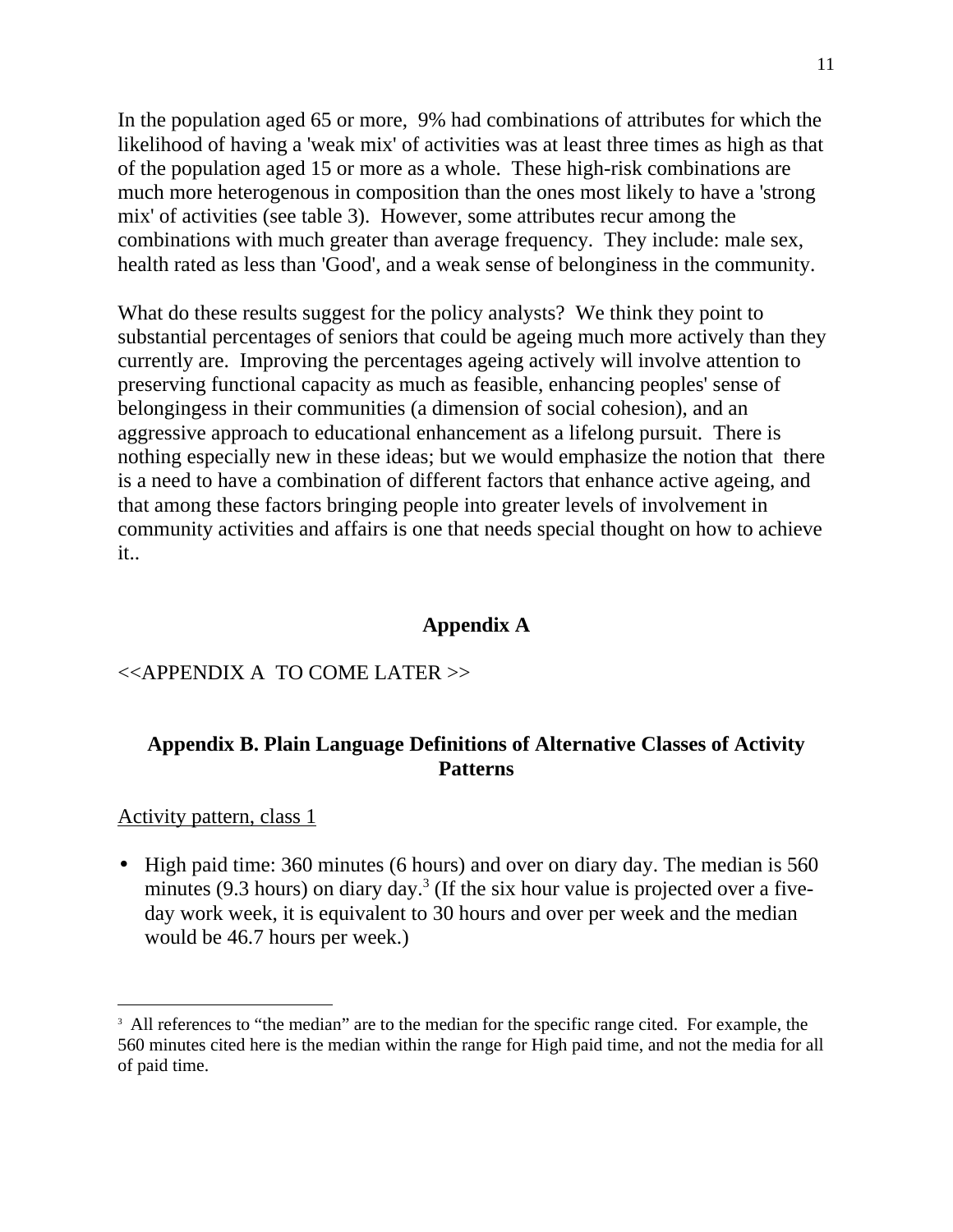- High "relatives-and-friends helping time": 1.3 hours and over on diary day. The median is 2.7 hours on diary day.
- Any one of:
	- a) Med. or High "active leisure" that includes external contacts: 5 or more minutes on diary day. The median is 1.9 hours on diary day.
	- b) Medium or High "other social leisure, civic participation or educational courses": 90 or more minutes on diary day. The median is 4.4 hours on diary day.
	- c) Medium or High volunteer work for a group or organization in the past year: at least an average of one hour per month in the past year. The median is 120 hours in the past year.

- High paid time: 360 minutes (6 hours) and over on diary day. The median is 560 minutes (9.3 hours) on diary day.
- High "relatives-and-friends helping time": 1.3 hours and over on diary day. The median is 2.7 hours on diary day.
- All of:
	- a) Low "active leisure" that includes external contacts: No "active leisure".
	- b) Low "other social leisure, civic participation or educational courses": at most 90 minutes on diary day. The median is 0.
	- c) Low volunteer work for a group or organization in the past year. No volunteer work in the past year.

- High paid time: 360 minutes (6 hours) and over on diary day. The median is 560 minutes (9.3 hours) on diary day.
- Low or Medium "relatives-and-friends helping time": less than 1.3 hours on diary day. The median is 0 on diary day.
- Medium or High volunteer work for a group or organization: at least an average of one hour per month in the past year. The median is 120 hours in the past year.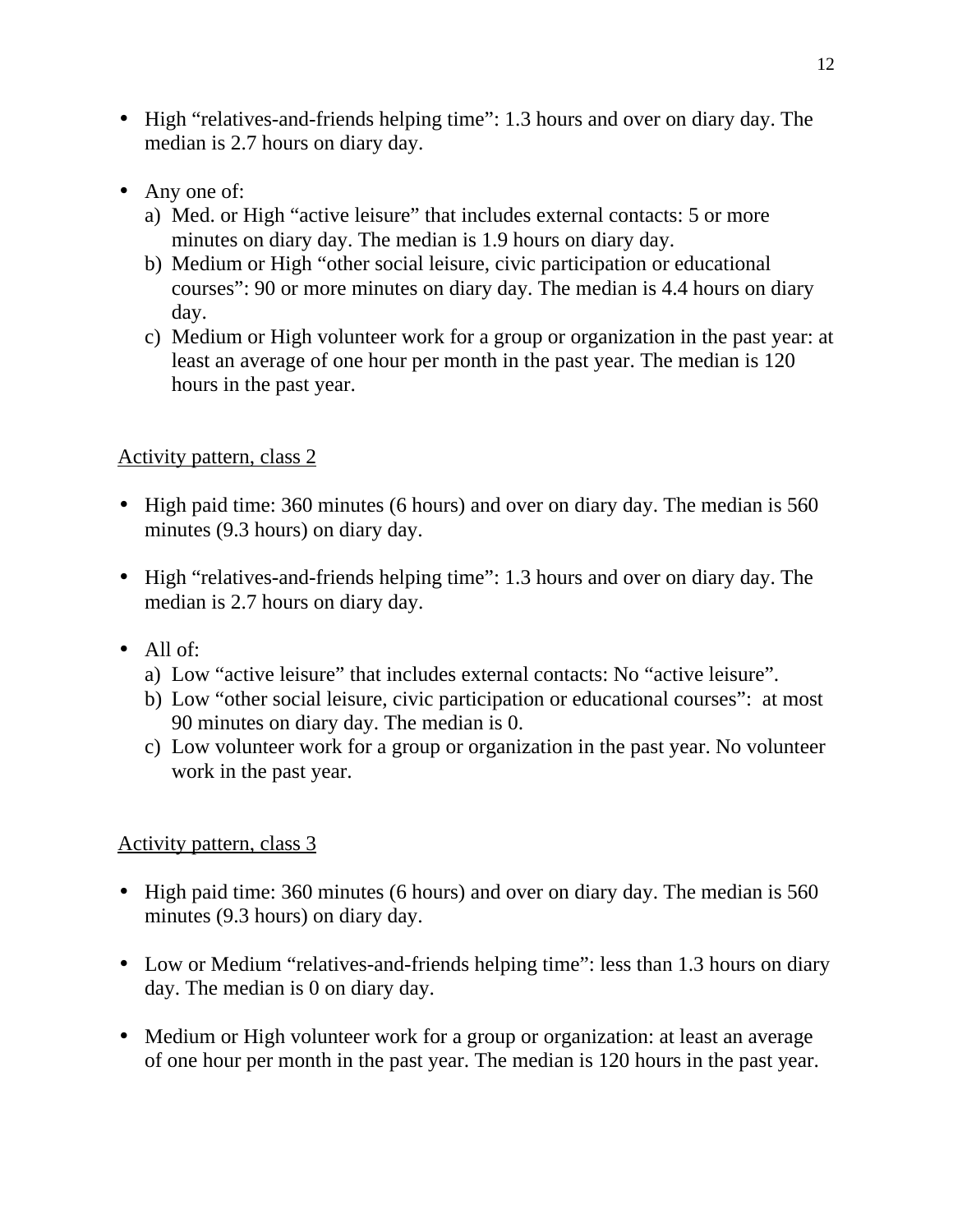# • Any one of:

- a) Med. or High "active leisure" that includes external contacts: 5 or more minutes on diary day. The median is 1.9 hours on diary day.
- b) Medium or High "other social leisure, civic participation or educational courses": 90 or more minutes on diary day. The median is 4.4 hours on diary day.

# Activity pattern, class 4

- High paid time: 360 minutes (6 hours) and over on diary day. The median is 560 minutes (9.3 hours) on diary day.
- Low or Medium "relatives-and-friends helping time": less than 1.3 hours on diary day. The median is 0 on diary day.
- Any one of:
	- a) Med. or High "active leisure" that includes external contacts: 5 or more minutes on diary day. The median is 1.9 hours on diary day.
	- b) Medium or High "other social leisure, civic participation or educational courses": 90 or more minutes on diary day. The median is 4.4 hours on diary day.
	- c) Medium or High volunteer work for a group or organization: at least an average of one hour per month in the past year. The median is 120 hours in the past year.

- High paid time: 360 minutes (6 hours) and over on diary day. The median is 560 minutes (9.3 hours) on diary day.
- Low or Medium "relatives-and-friends helping time": less than 1.3 hours on diary day. The median is 0 on diary day.
- $\cdot$  All of:
	- a) Low "active leisure" that includes external contacts: No "active leisure".
	- b) Low "other social leisure, civic participation or educational courses": at most 90 minutes on diary day. The median is 0.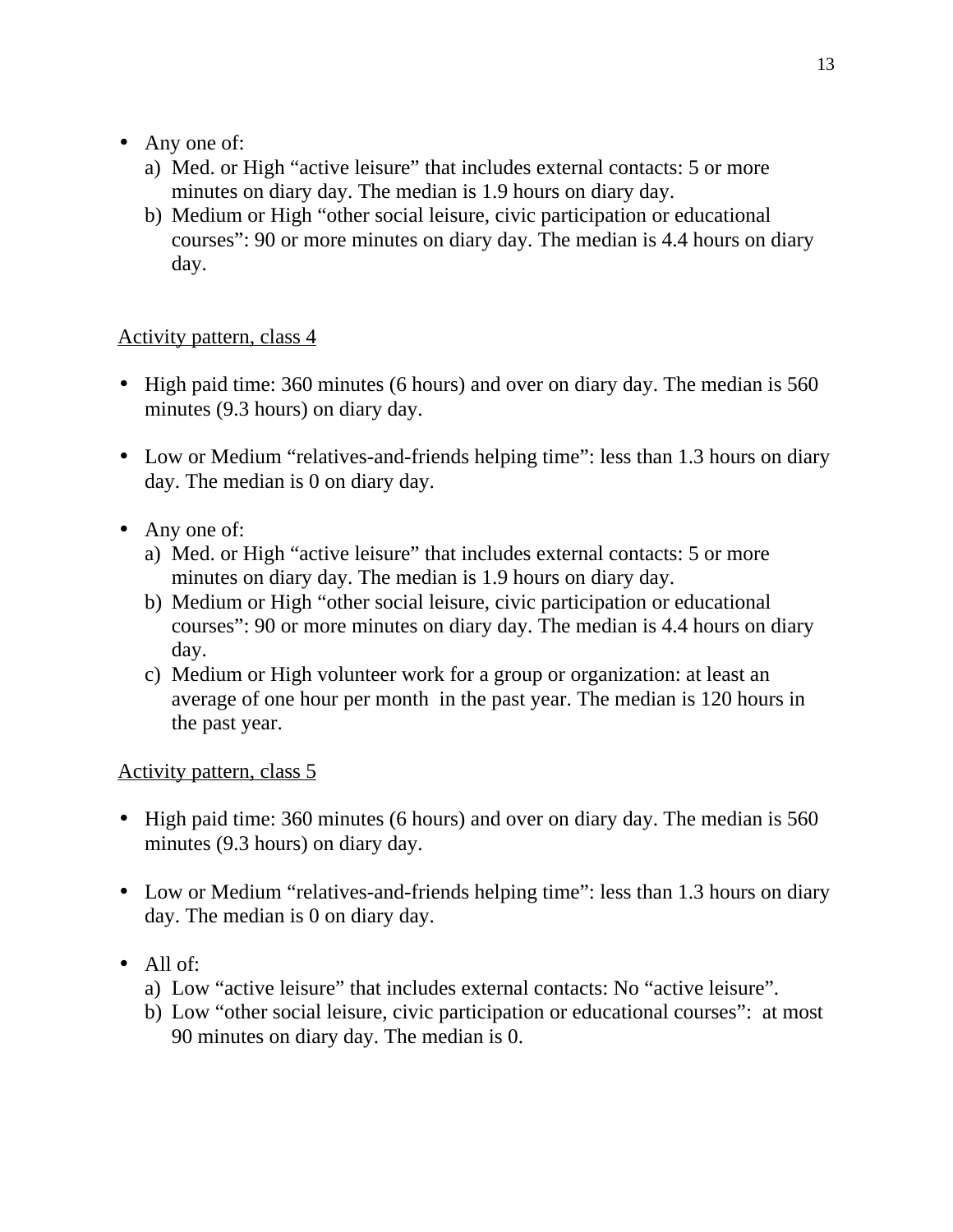c) Low volunteer work for a group or organization in the past year. No volunteer work in the past year.

- Medium paid time (some paid-work time but less than 6 hours om diary day)
- High "relatives-and-friends helping time": 1.3 hours and over on diary day. The median is 2.7 hours on diary day.
- Any one of:
	- a) Med. or High "active leisure" that includes external contacts: 5 or more minutes on diary day. The median is 1.9 hours on diary day.
	- b) Medium or High "other social leisure, civic participation or educational courses": 90 or more minutes on diary day. The median is 4.4 hours on diary day.
	- c) Medium or High volunteer work for a group or organization: at least an average of one hour per month in the past year. The median is 120 hours in the past year.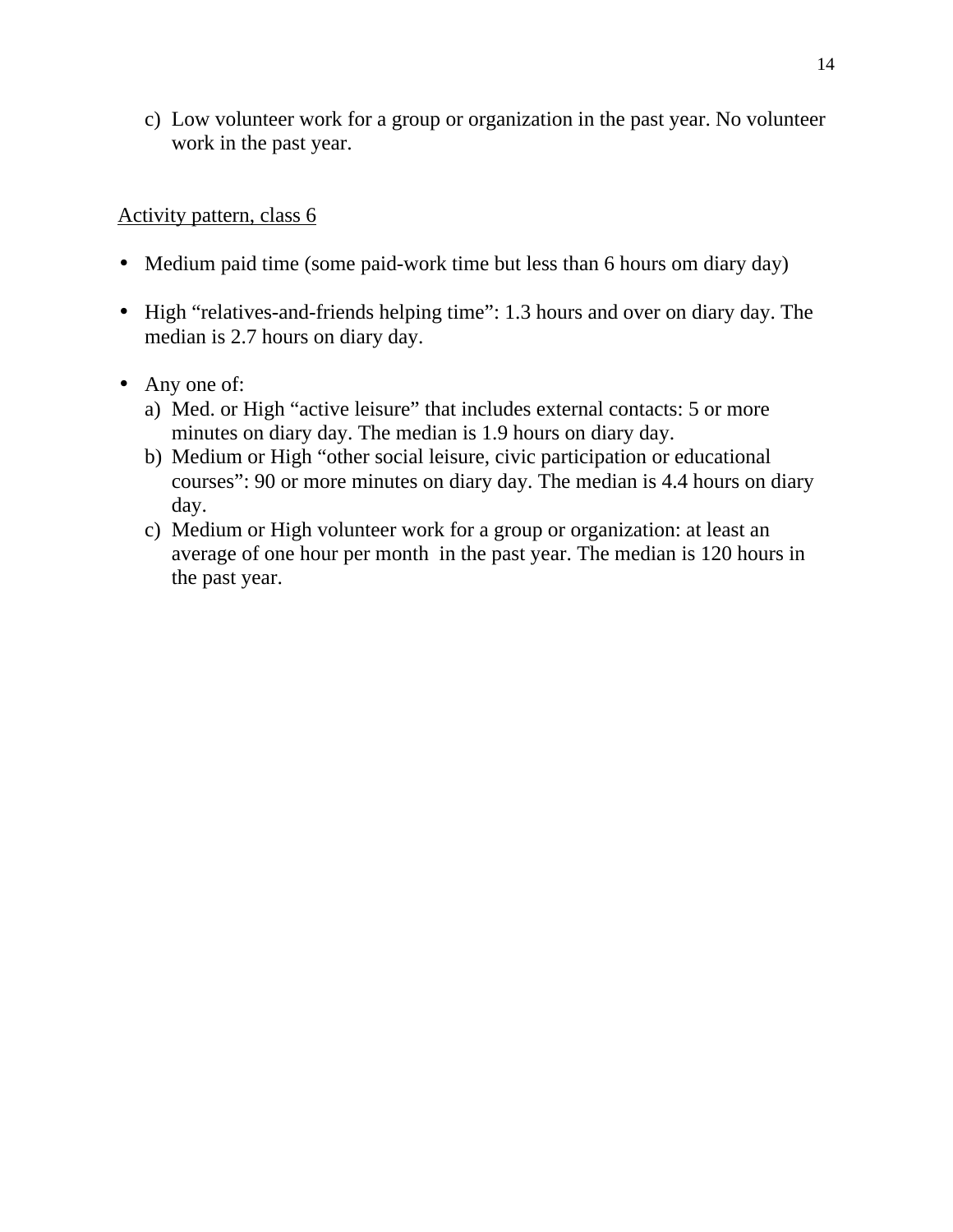- Medium paid time (some paid-work time but less than 6 hours om diary day)
- High "relatives-and-friends helping time": 1.3 hours and over on diary day. The median is 2.7 hours on diary day.
- All of:
	- a) Low "active leisure" that includes external contacts: No "active leisure".
	- b) Low "other social leisure, civic participation or educational courses": at most 90 minutes on diary day. The median is 0.
	- c) Low volunteer work for a group or organization in the past year. No volunteer work in the past year.

- Medium paid time (some paid-work time but less than 6 hours om diary day)
- Low or Medium "relatives-and-friends helping time": less than 1.3 hours on diary day. The median is 0 on diary day.
- Any one of:
	- a) Med. or High "active leisure" that includes external contacts: 5 or more minutes on diary day. The median is 1.9 hours on diary day.
	- b) Medium or High "other social leisure, civic participation or educational courses": 90 or more minutes on diary day. The median is 4.4 hours on diary day.
	- c) Medium or High volunteer work for a group or organization: at least an average of one hour per month in the past year. The median is 120 hours in the past year.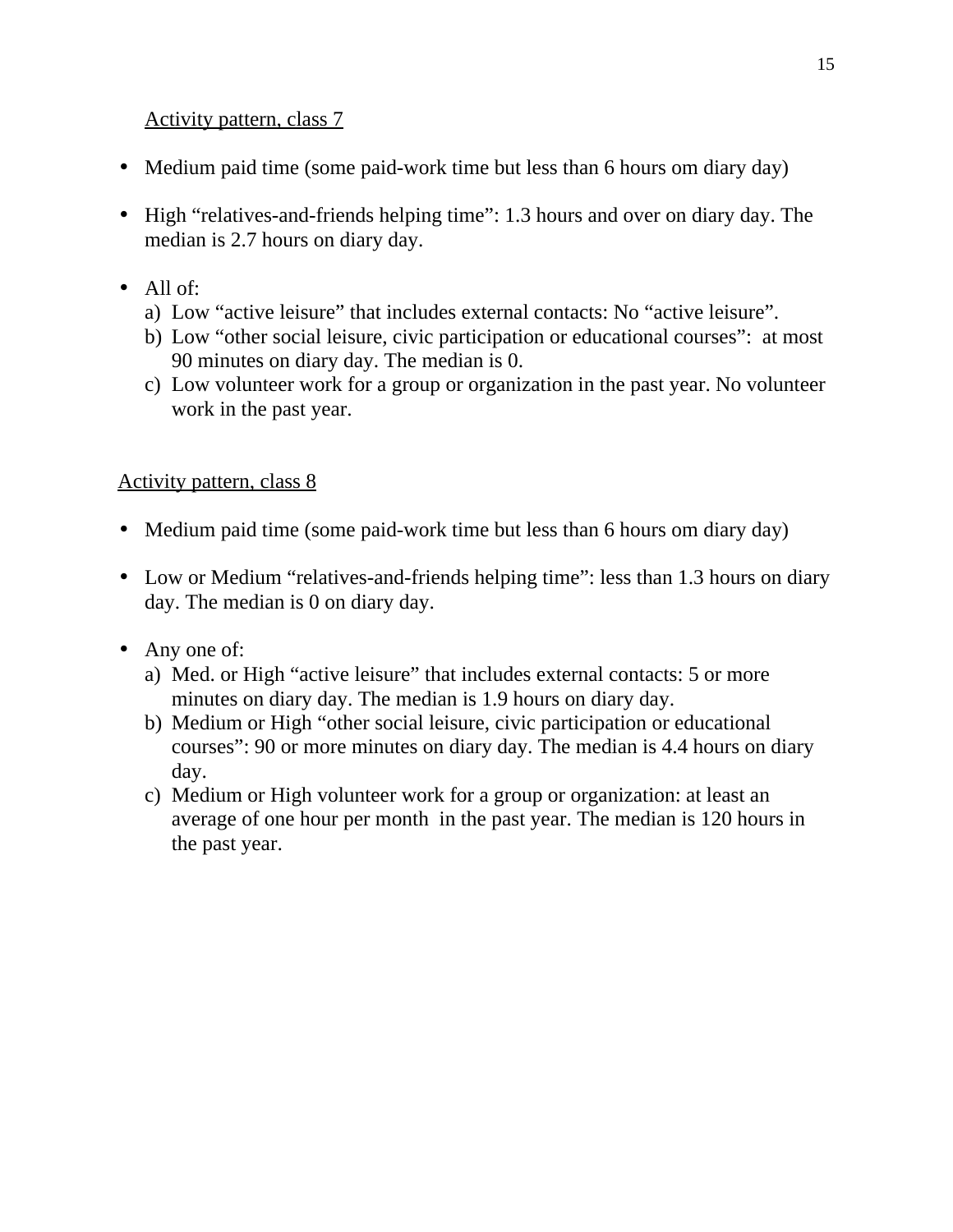- Medium paid time (some paid-work time but less than 6 hours om diary day)
- Low or Medium "relatives-and-friends helping time": less than 1.3 hours on diary day. The median is 0 on diary day.
- All of:
	- a) Low "active leisure" that includes external contacts: No "active leisure".
	- b) Low "other social leisure, civic participation or educational courses": at most 90 minutes on diary day. The median is 0.
	- c) Low volunteer work for a group or organization in the past year. No volunteer work in the past year.

# Activity pattern, class 10

- Low paid time: No paid-work time on diary day.
- High "relatives-and-friends helping time": 1.3 hours and over on diary day.
- Medium or High volunteer work for a group or organization: at least an average of one hour per month in the past year. The median is 120 hours in the past year.
- Any one of:
	- c) Med. or High "active leisure" that includes external contacts: 5 or more minutes on diary day. The median is 1.9 hours on diary day.
	- d) Medium or High "other social leisure, civic participation or educational courses": 90 or more minutes on diary day. The median is 4.4 hours on diary day.

- Low paid time: No paid-work time on diary day.
- High "relatives-and-friends helping time": 1.3 hours and over on diary day.
- Any one of:
	- a) Med. or High "active leisure" that includes external contacts: 5 or more minutes on diary day. The median is 1.9 hours on diary day.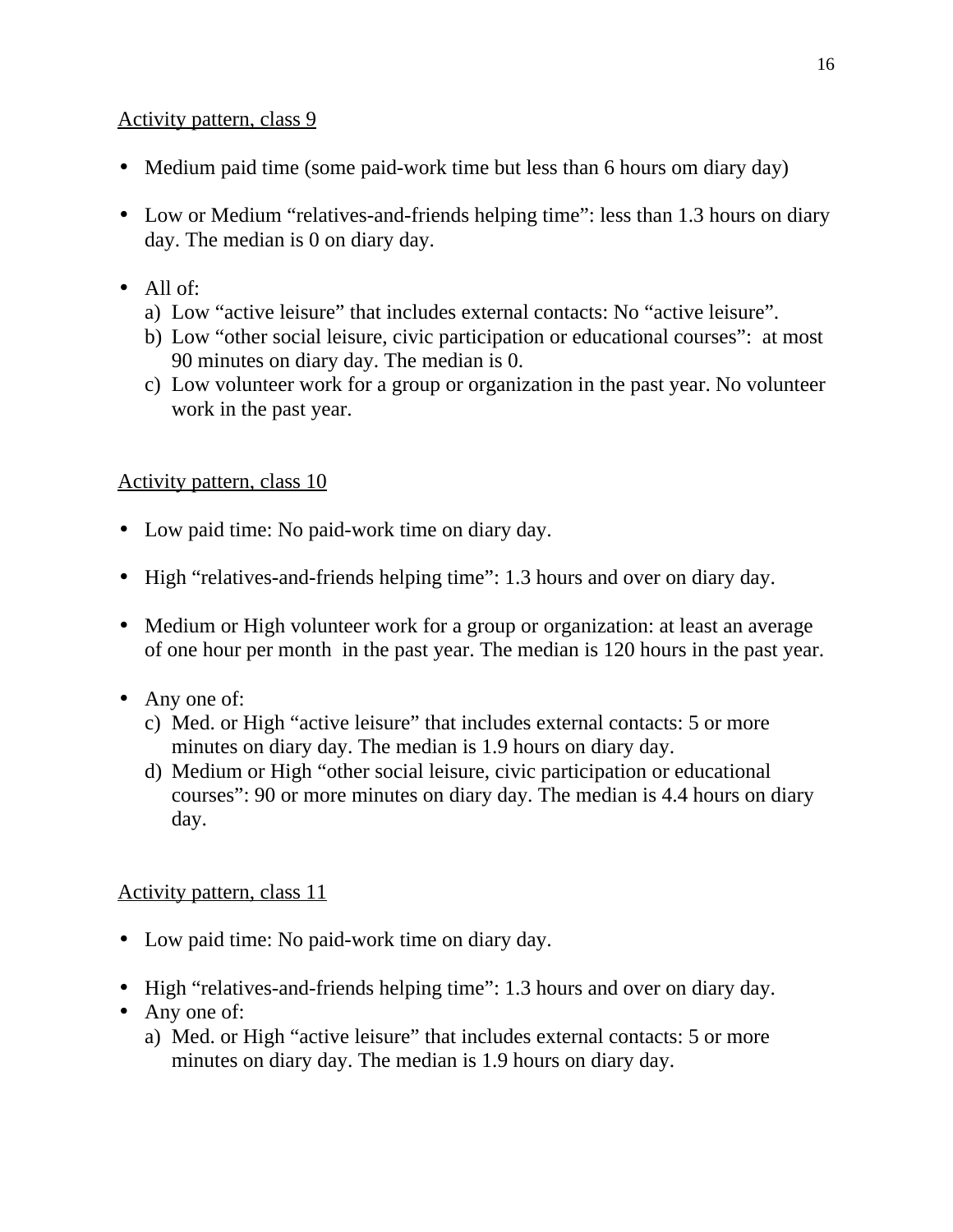- b) Medium or High "other social leisure, civic participation or educational courses": 90 or more minutes on diary day. The median is 4.4 hours on diary day.
- c) Medium or High volunteer work for a group or organization: at least an average of one hour per month in the past year. The median is 120 hours in the past year.

- Low paid time: No paid-work time on diary day.
- High "relatives-and-friends helping time": 1.3 hours and over on diary day.
- All of:
	- a) Low "active leisure" that includes external contacts: No "active leisure".
	- b) Low "other social leisure, civic participation or educational courses": at most 90 minutes on diary day. The median is 0.
	- c) Low volunteer work for a group or organization in the past year. No volunteer work in the past year.

# Activity pattern, class 13

- Low paid time: No paid-work time on diary day.
- Low or Medium "relatives-and-friends helping time": less than 1.3 hours on diary day. The median is 0 on diary day.
- Medium or High volunteer work for a group or organization: at least an average of one hour per month in the past year. The median is 120 hours in the past year.
- Any one of:
- a) Med. or High "active leisure" that includes external contacts: 5 or more minutes on diary day. The median is 1.9 hours on diary day.
- b) Medium or High "other social leisure, civic participation or educational courses": 90 or more minutes on diary day. The median is 4.4 hours on diary day.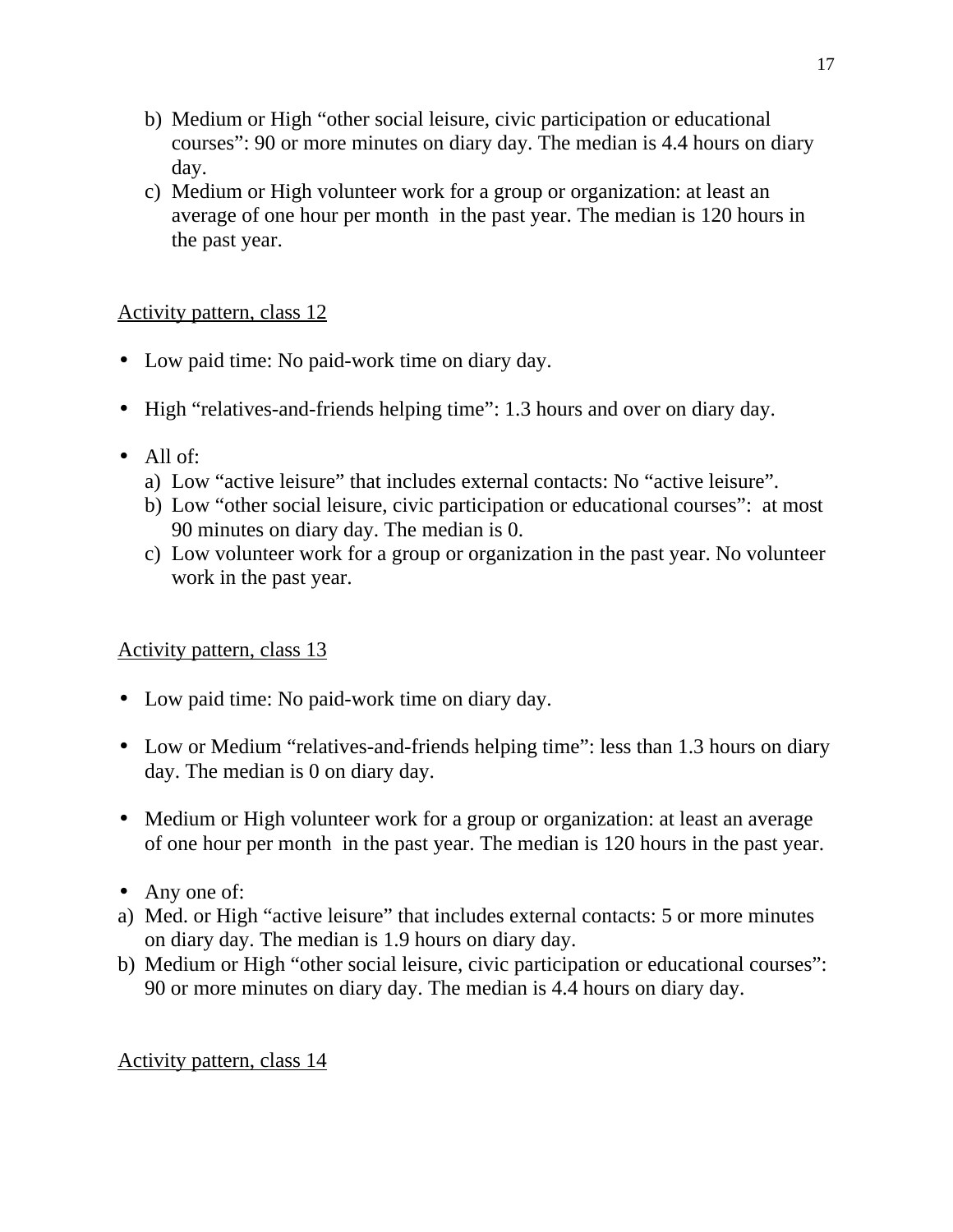- Low paid time: No paid-work time on diary day.
- Low or Medium "relatives-and-friends helping time": less than 1.3 hours on diary day. The median is 0 on diary day.
- Medium or High volunteer work for a group or organization: at least an average of one hour per month in the past year. The median is 120 hours in the past year.

- Low paid time: No paid-work time on diary day.
- Low or Medium "relatives-and-friends helping time": less than 1.3 hours on diary day. The median is 0 on diary day.
- Med. or High "active leisure" that includes external contacts: 5 or more minutes on diary day. The median is 1.9 hours on diary day.

# Activity pattern, class 16

- Low paid time: No paid-work time on diary day.
- Low or Medium "relatives-and-friends helping time": less than 1.3 hours on diary day. The median is 0 on diary day.
- Medium or High "other social leisure, civic participation or educational courses": 90 or more minutes on diary day. The median is 4.4 hours on diary day.

- Low paid time: No paid-work time on diary day.
- Low or Medium "relatives-and-friends helping time": less than 1.3 hours on diary day. The median is 0 on diary day.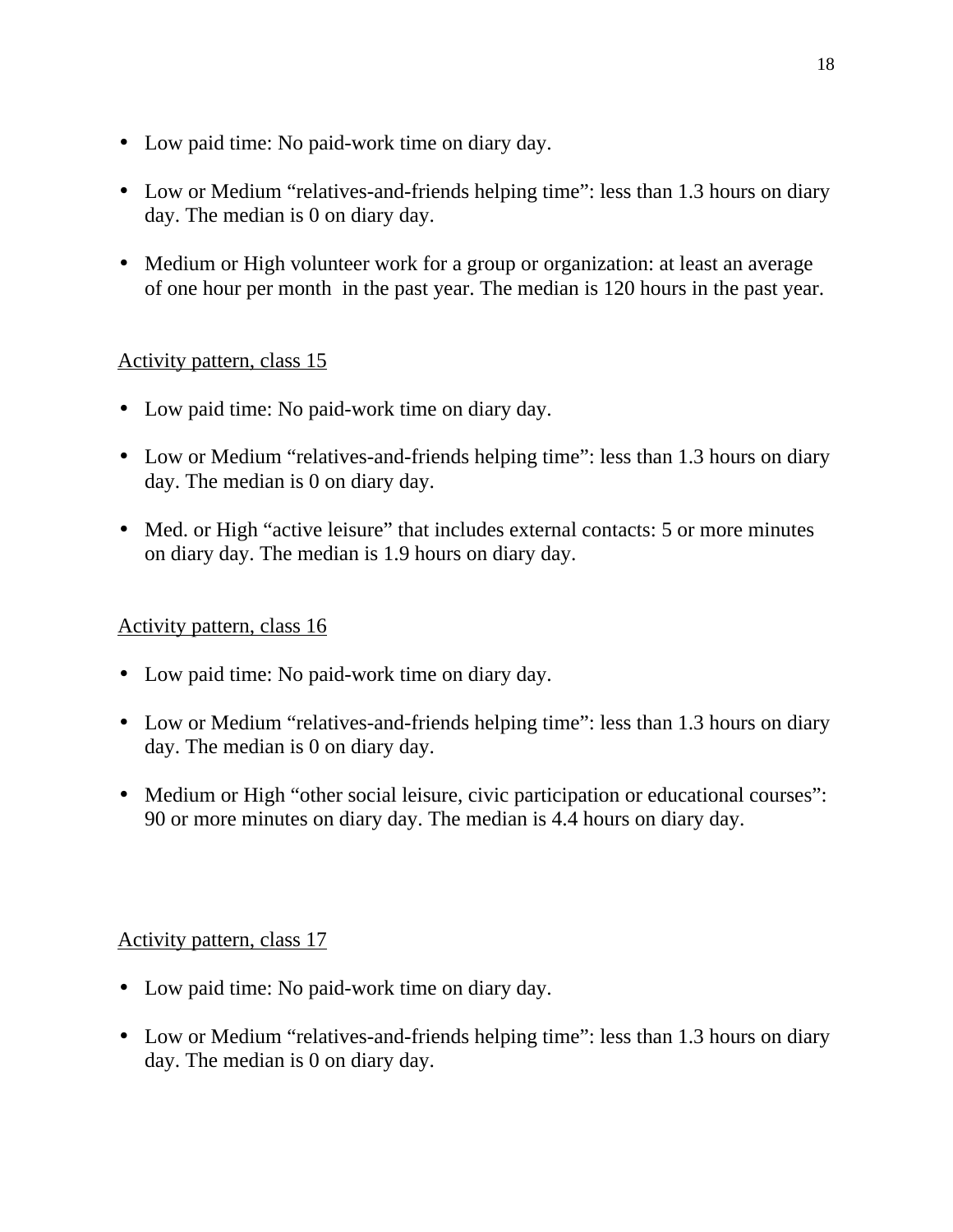- All of:
- a) Low "active leisure" that includes external contacts: No "active leisure".
- b) Low "other social leisure, civic participation or educational courses": at most 90 minutes on diary day. The median is 0.
- c) Low volunteer work for a group or organization in the past year. No volunteer work in the past year.

<<BIBLIOGRAPHY TO COME LATER >>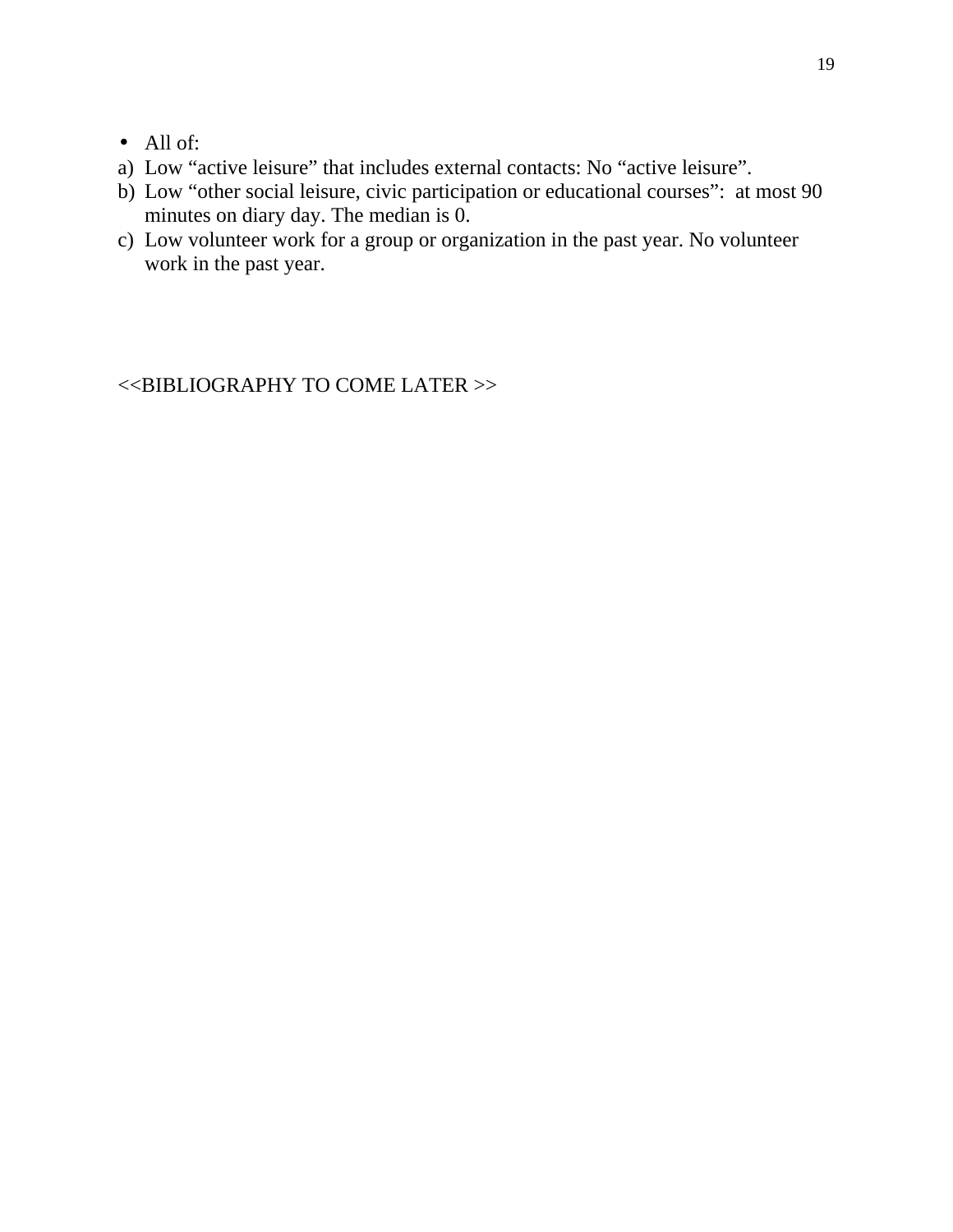# Figure 1: Sources of Variation in Activity Patterns



Note: Using the symbols above, one activity pattern can be represented as  $[$  H(W1), L(W2), M(W3), L(SP1), M(SP2), L(RT) ].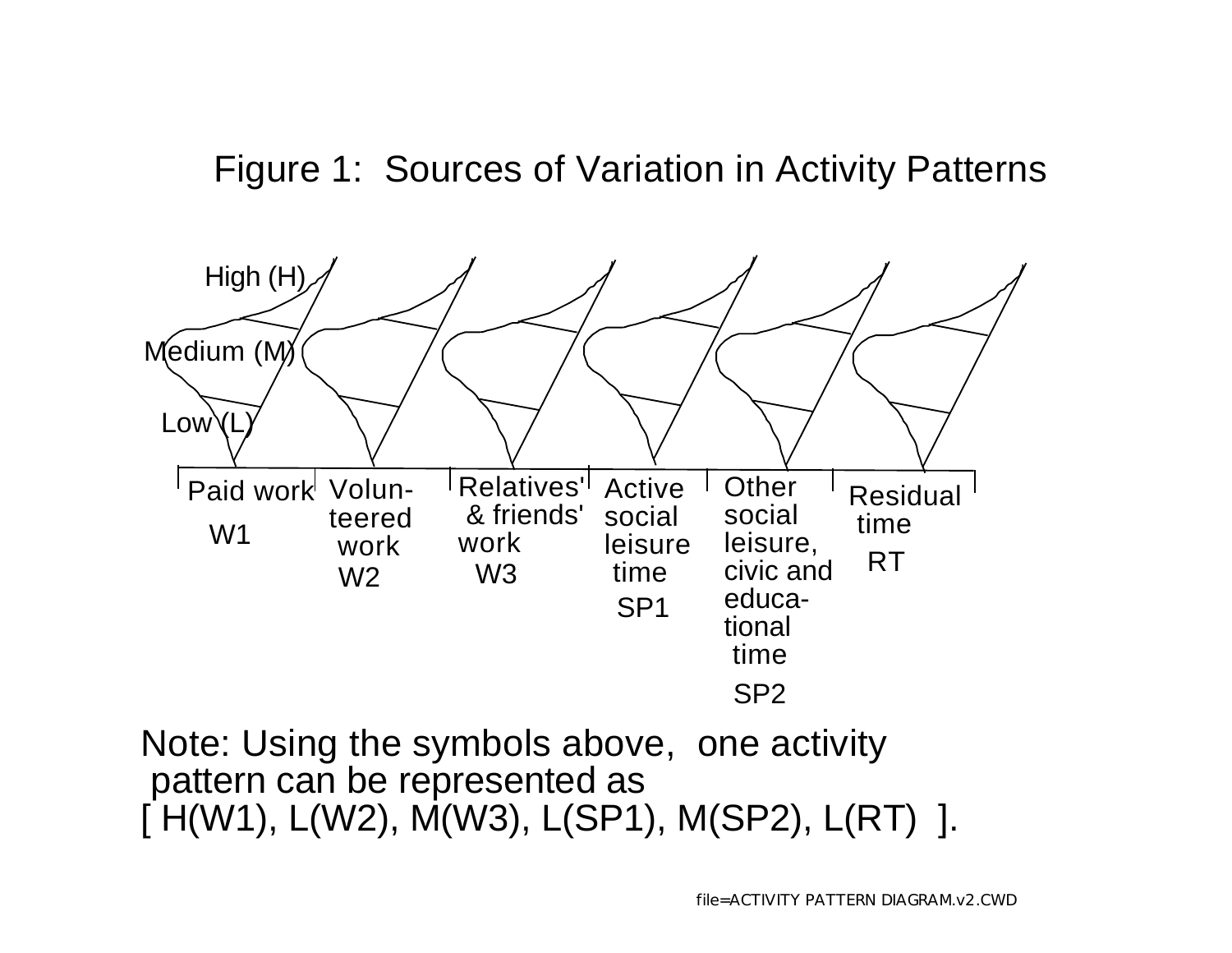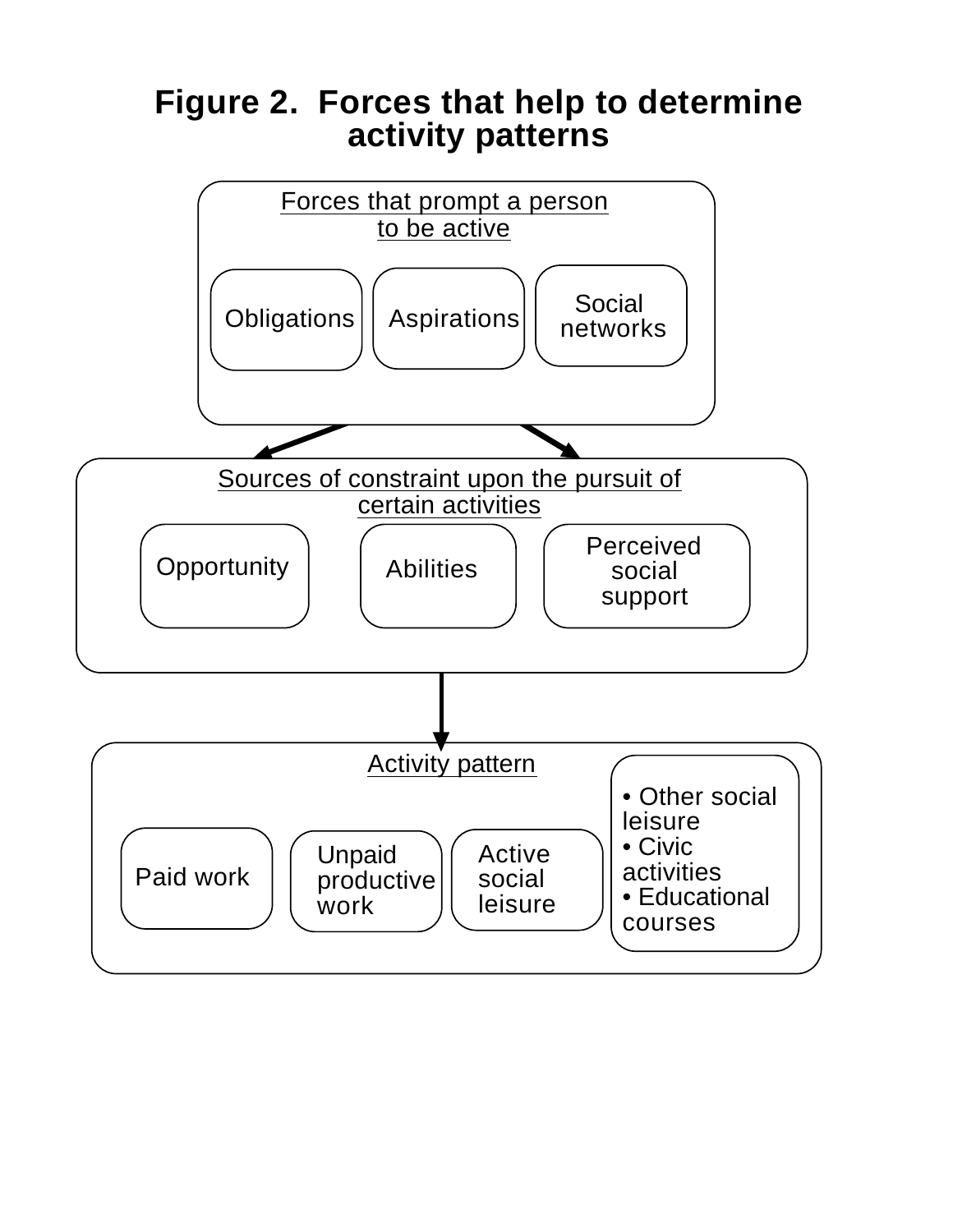# GENERAL MODEL OF THE PATTERN OF INFLUENCES OF SELECTED PREDICTORS OF THE WORK-PATTI **DISTRIBUTION OF A POPULATION SUB-GROUP IN THE MAIN RETIREMENT AGES (50+)**



 $(***)$  "Work pattern dist. (N)" stands for the work pattern distribution of the entire population of which group G is a sub-population. In predicting the work pattern distribution for group G, the arrow from Work pattern dist. (N) to Work pattern dist. (G) represents the null hypothesis -- this hypothesis states that to know the latter distribution it is sufficient to know the former. All the other arrows indicate 'constraints' that one distribution exerts upon another, and thIs information that the knowledge of one distribution can contribute to the accurate prediction of the other.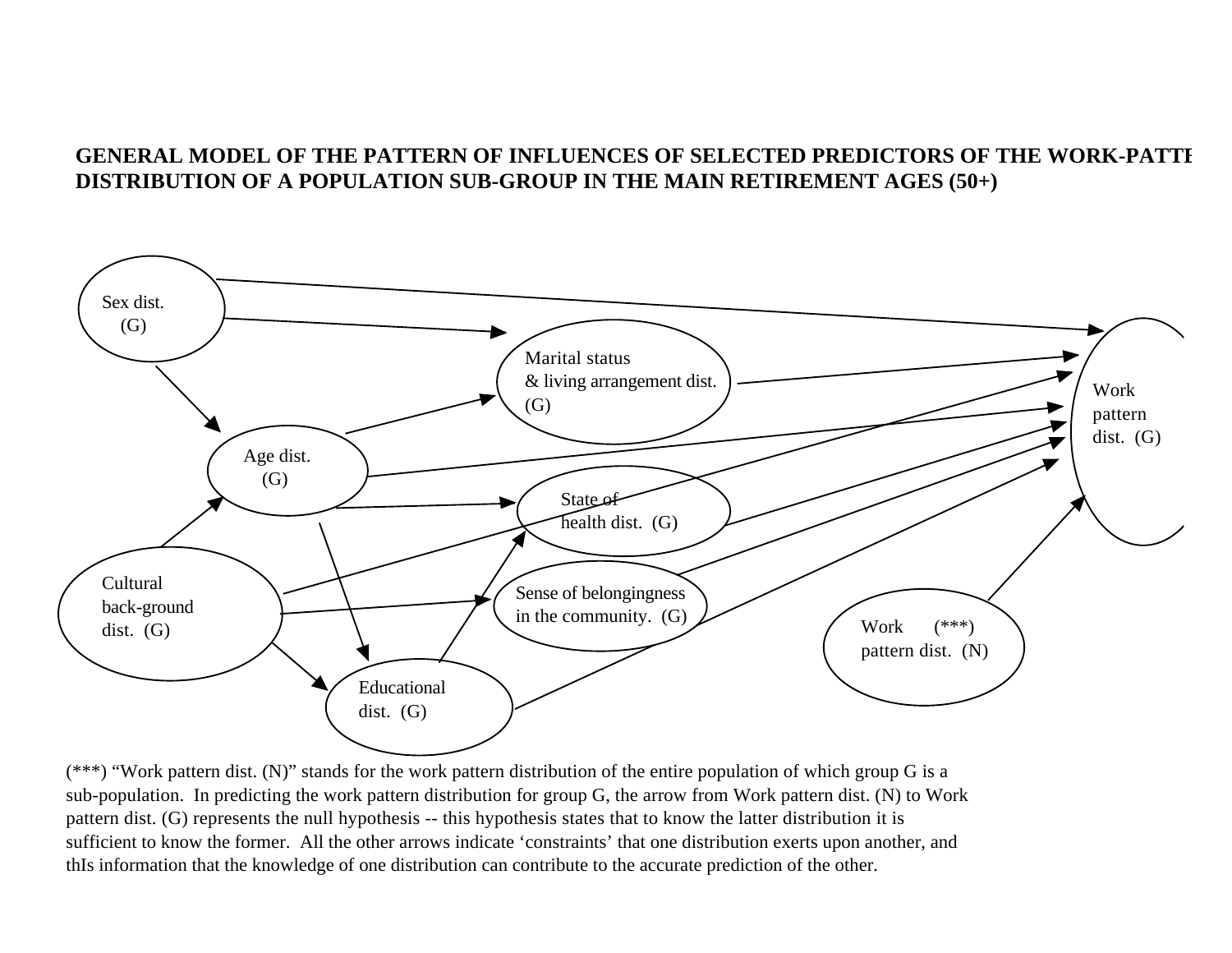# **ESTIMATED CONTRIBUTIONS OF SELECTED 'INFORMATION FACTORS' IN A PREDICTION MODEL FOR THE ACTIVITY-PATTERN DISTRIBUTION OF A POPULATION SUB-GROUP IN THE MAIN RETIREMENT AGES (50+)**



(\*) All percentages represent shares of each source of information (factor) to the overall predictive accuracy of the model (which is 29% out of a maximum of 100%) A comment on the issue of statistical significance regarding these contributions has been placed in the notes to Appendix table.<<?>>.

Interaction effects were not covered in developing the estimates Source: Appendix Table ..<<?>>.

VANCOUVER Figure 5.AWD